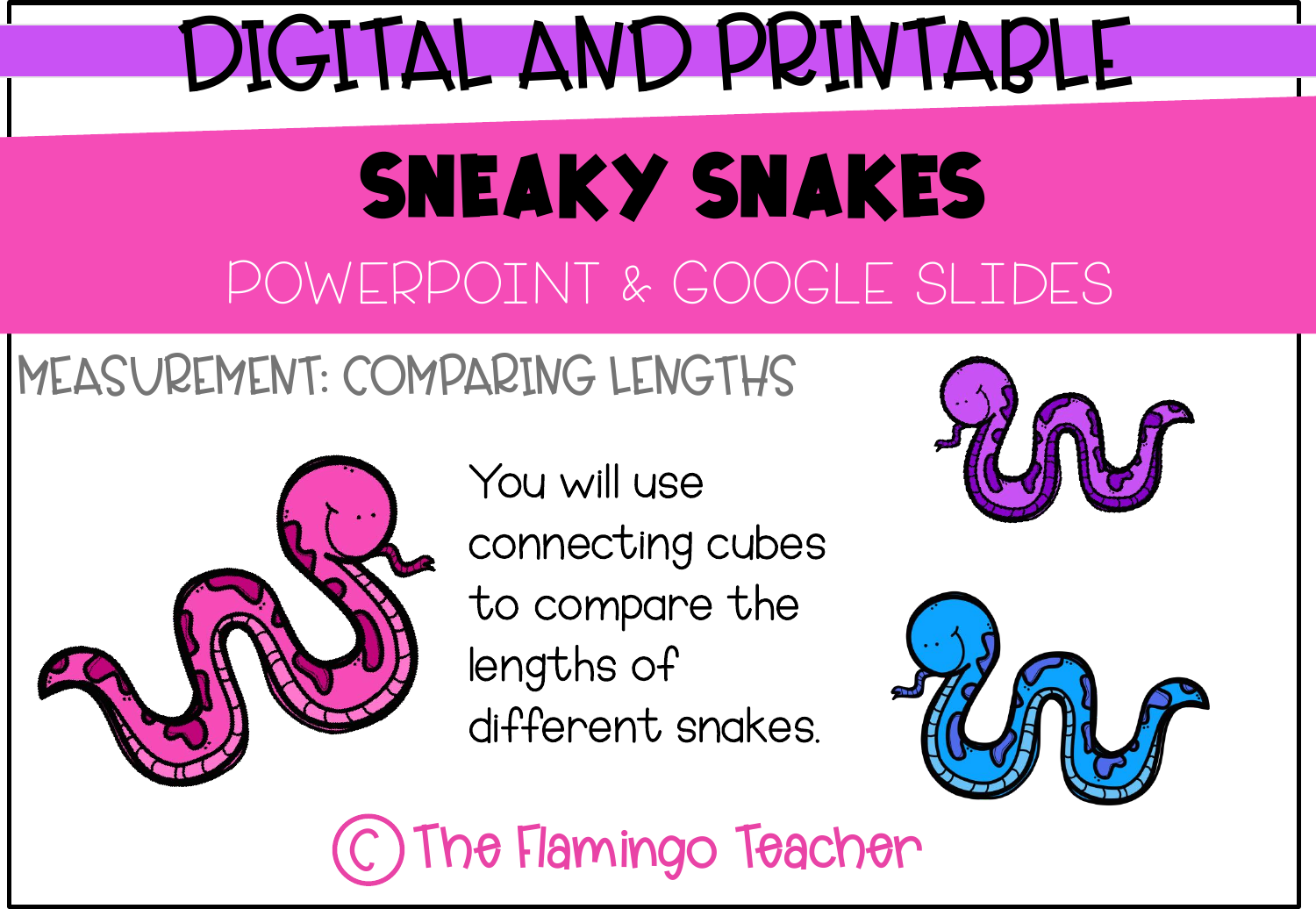# DIGITAL AND PRINTABLE Click [here](https://docs.google.com/presentation/d/1gkACRf7r-wGPfthrAMthHKKJI0xNoga0BUxscz9Eirg/copy) for the Google Slides version.

### MEASUREMENT: COMPARING LENGTHS



You will use connecting cubes to compare the lengths of different snakes.





The Flamingo Teacher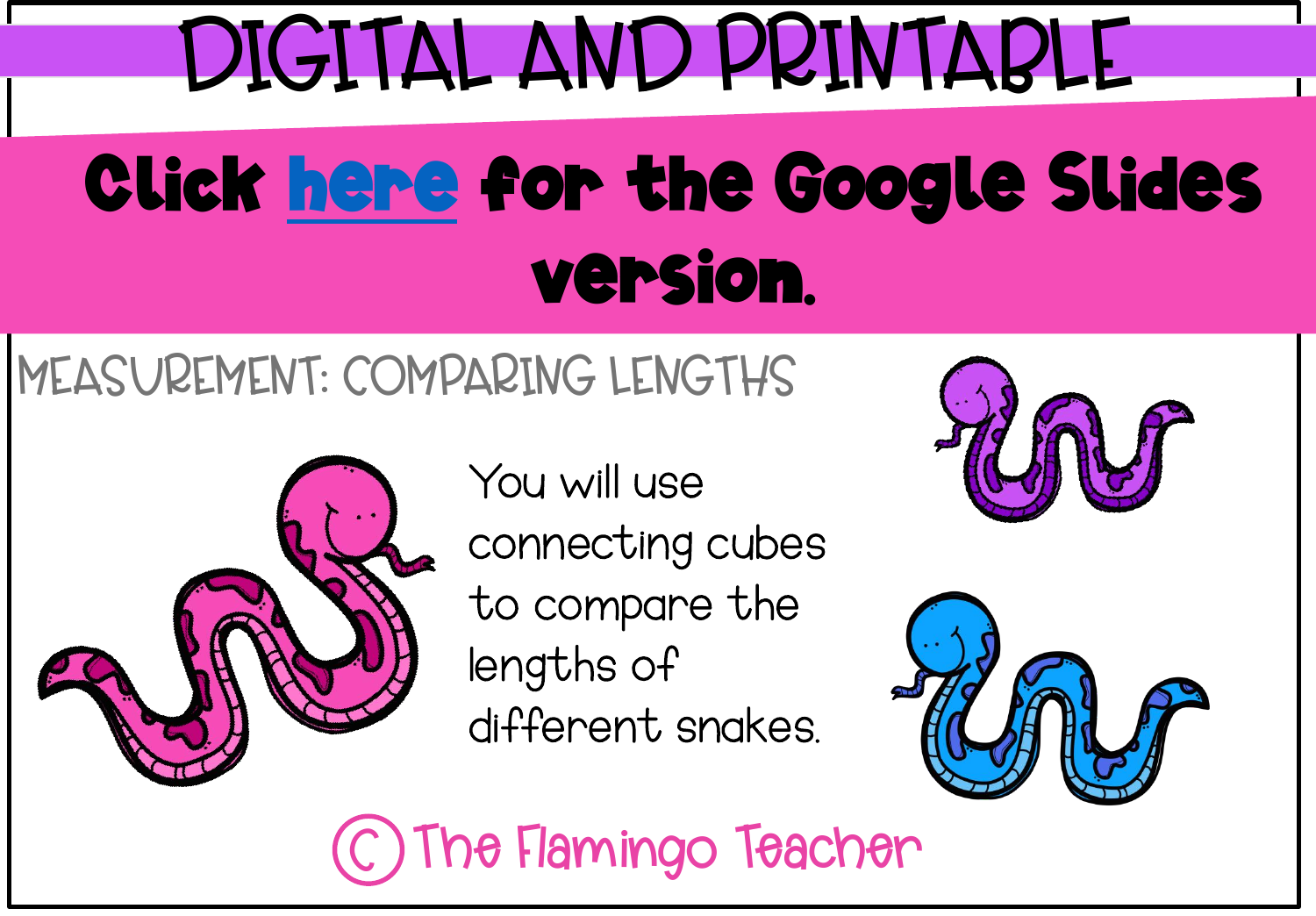#### Sneaky snakes

Directions:

- Use the clues to help you figure out which snake is longer or shorter.
- 2. Use connecting cubes or playdough to make a model of the different colored snakes and help you solve the problems. Draw the snakes. Circle shorter or longer in each problem.
	- The green snake is shorter than the blue snake. The blue snake is shorter than the orange snake. So, the green snake is orange snake. shorter than the longer circle one

Green:

Blue:

Orange: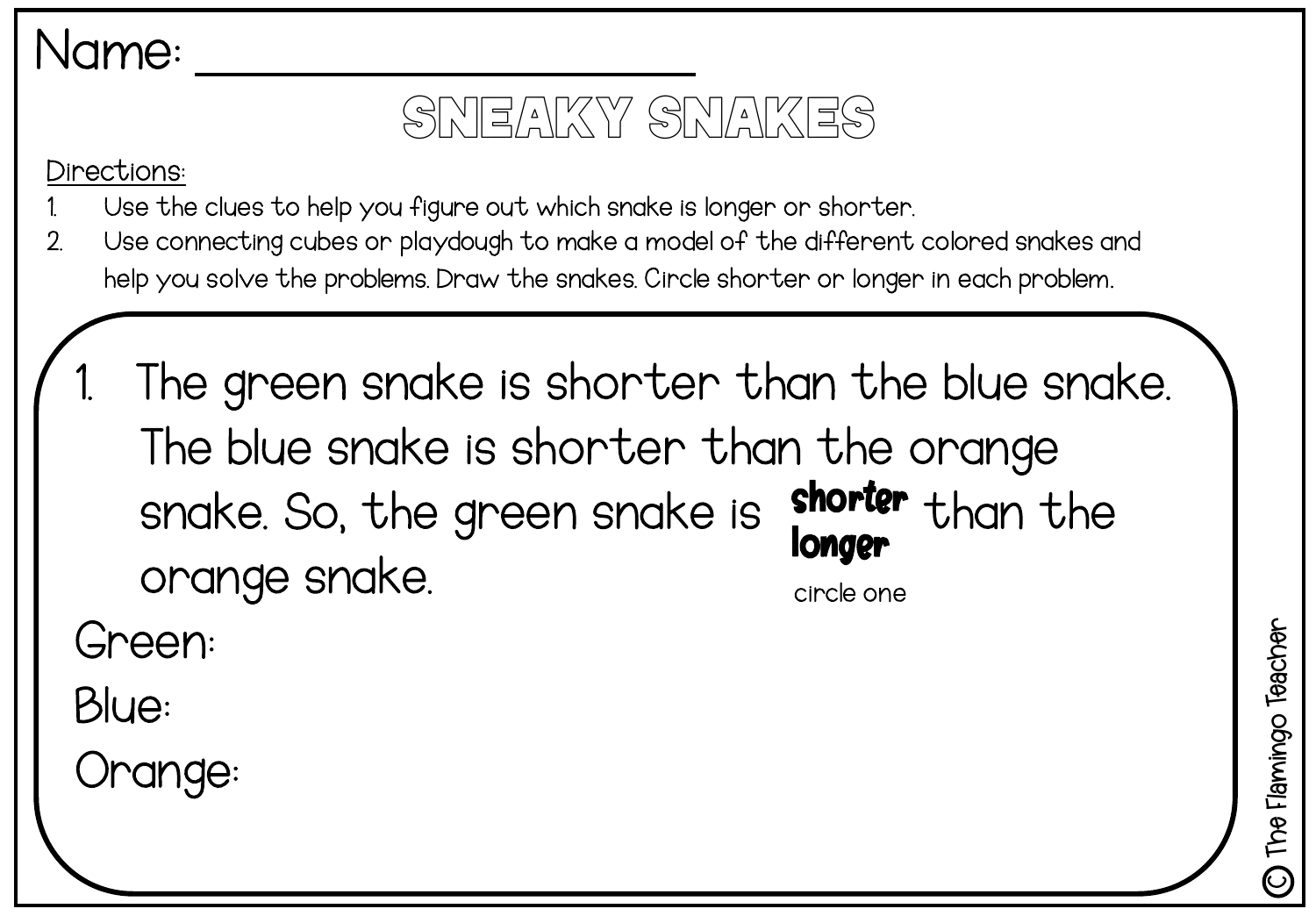#### Sneaky snakes

2. The blue snake is shorter than the orange snake. The orange snake is shorter than the yellow snake. So, the blue snake is shorter than the yellow snake. longer circle one

Blue:

Orange:

Yellow: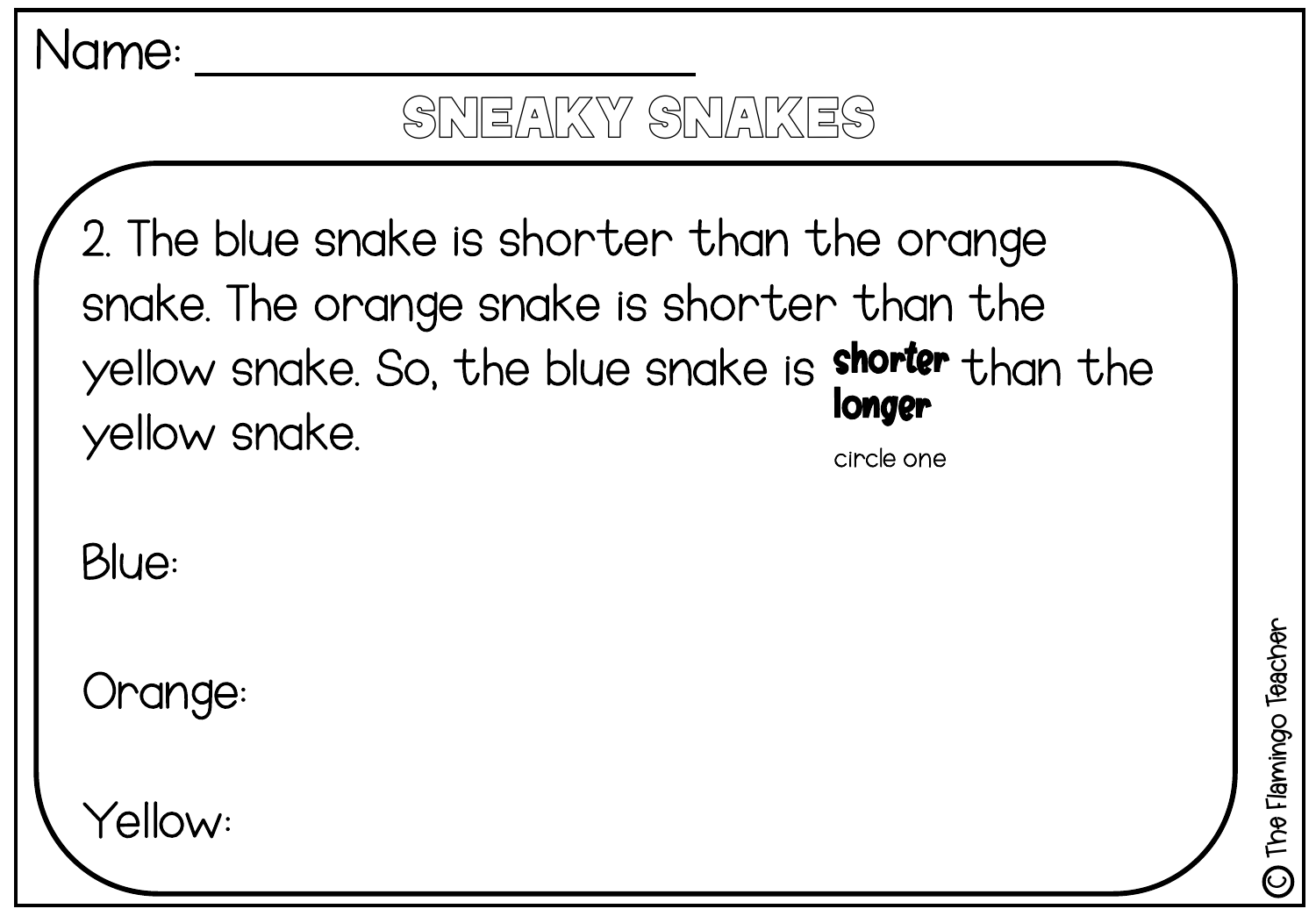#### Sneaky snakes

3. The yellow snake is longer than the red snake. The red snake is longer than the blue snake. So, the yellow snake is shorter than the blue snake. longer circle one

Yellow:

Red:

Blue:

The Flamingo Teacher The Flamingo Teacher  $\widehat{\mathcal{O}}$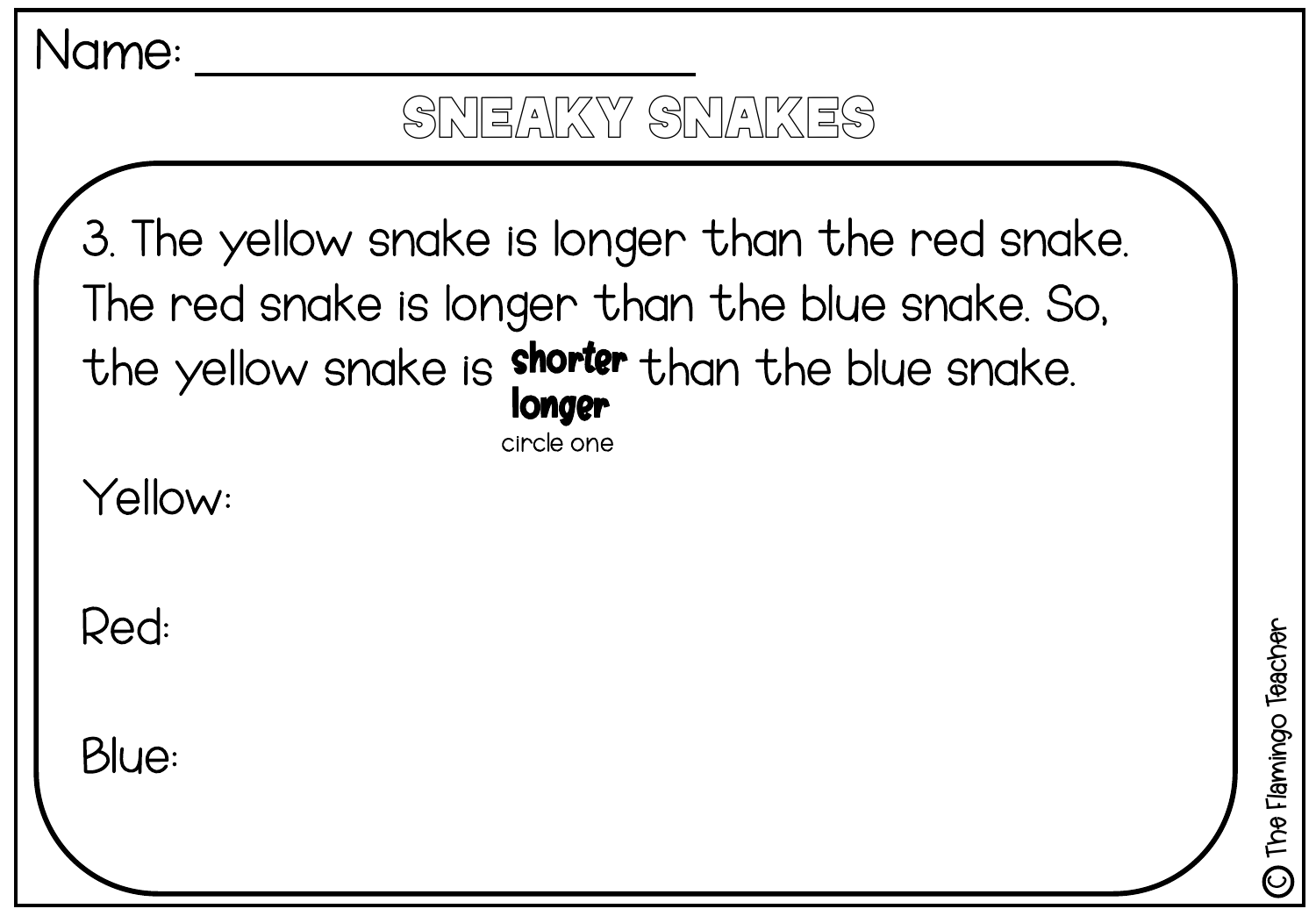

#### Sneaky snakes

4. The green snake is longer than the red snake. The red snake is the same length as the blue snake. So, the green snake is shorter than the blue snake. longer circle one

Green:

Red:

Blue: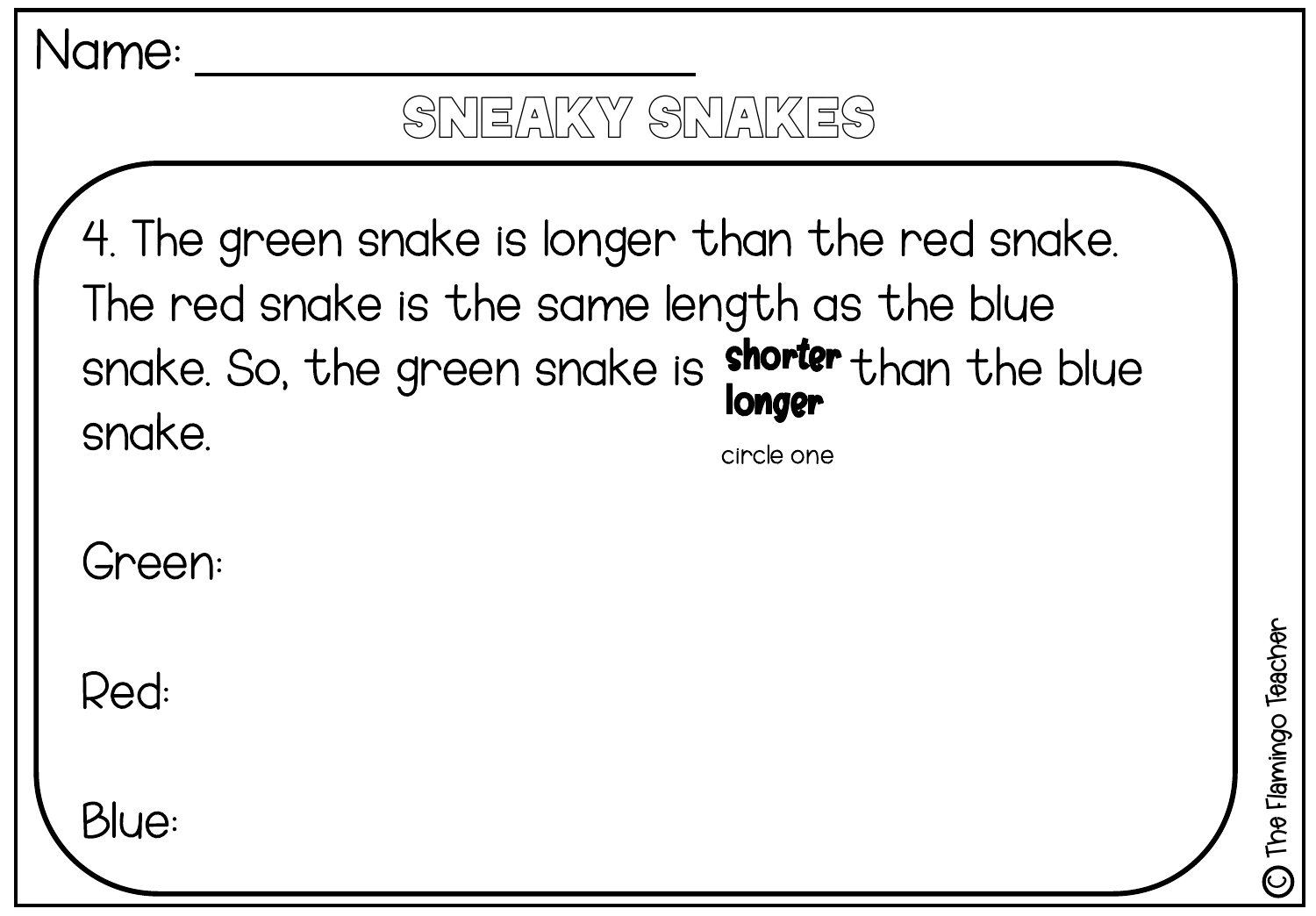

Green:

Yellow:

Blue: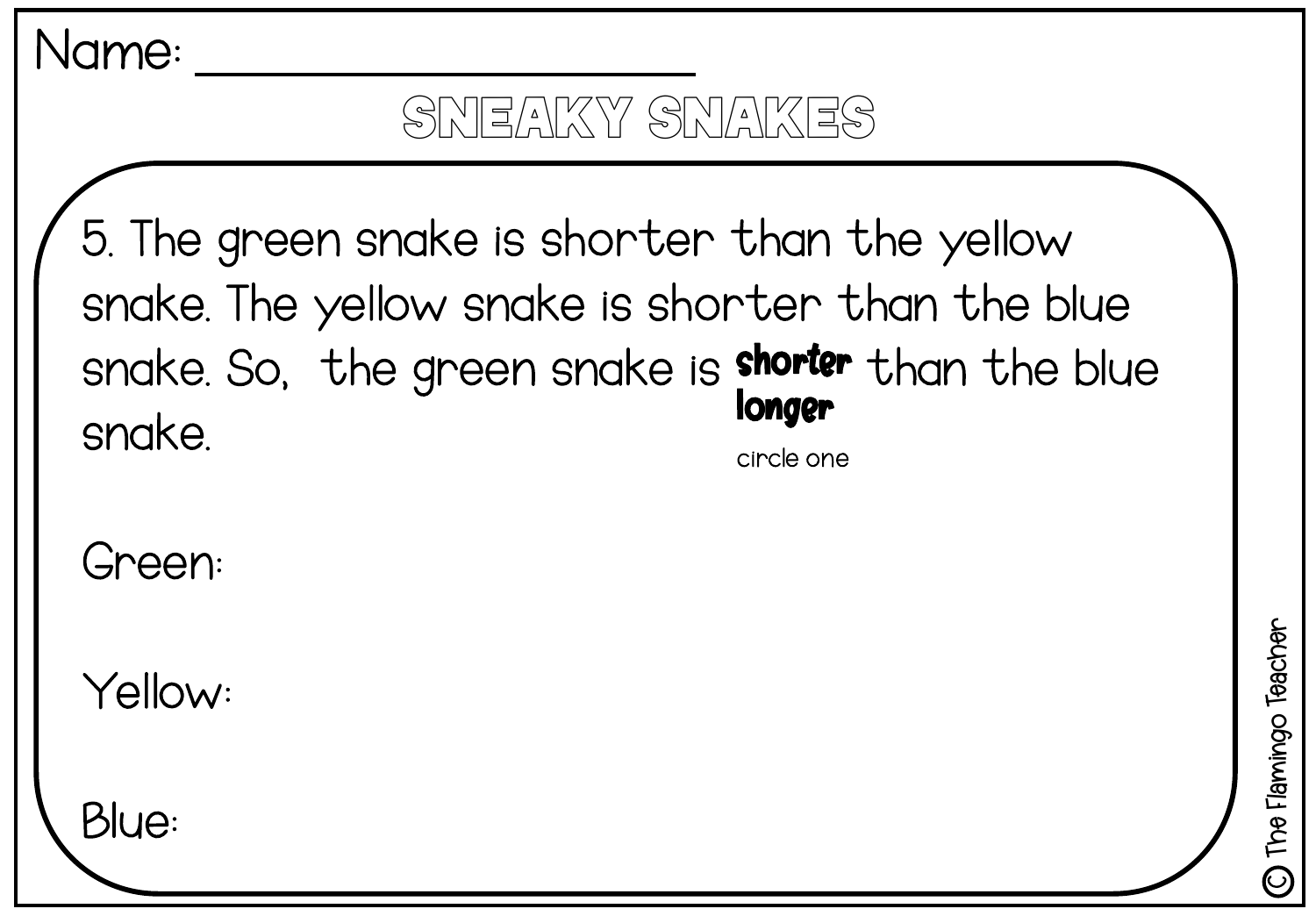#### SNEAKY SNAKES

6. The red snake is longer than the orange snake. The orange snake is longer than the green snake. The yellow snake is the shortest of them all. Draw all the snakes.

Red:

Orange:

Yellow:

Green: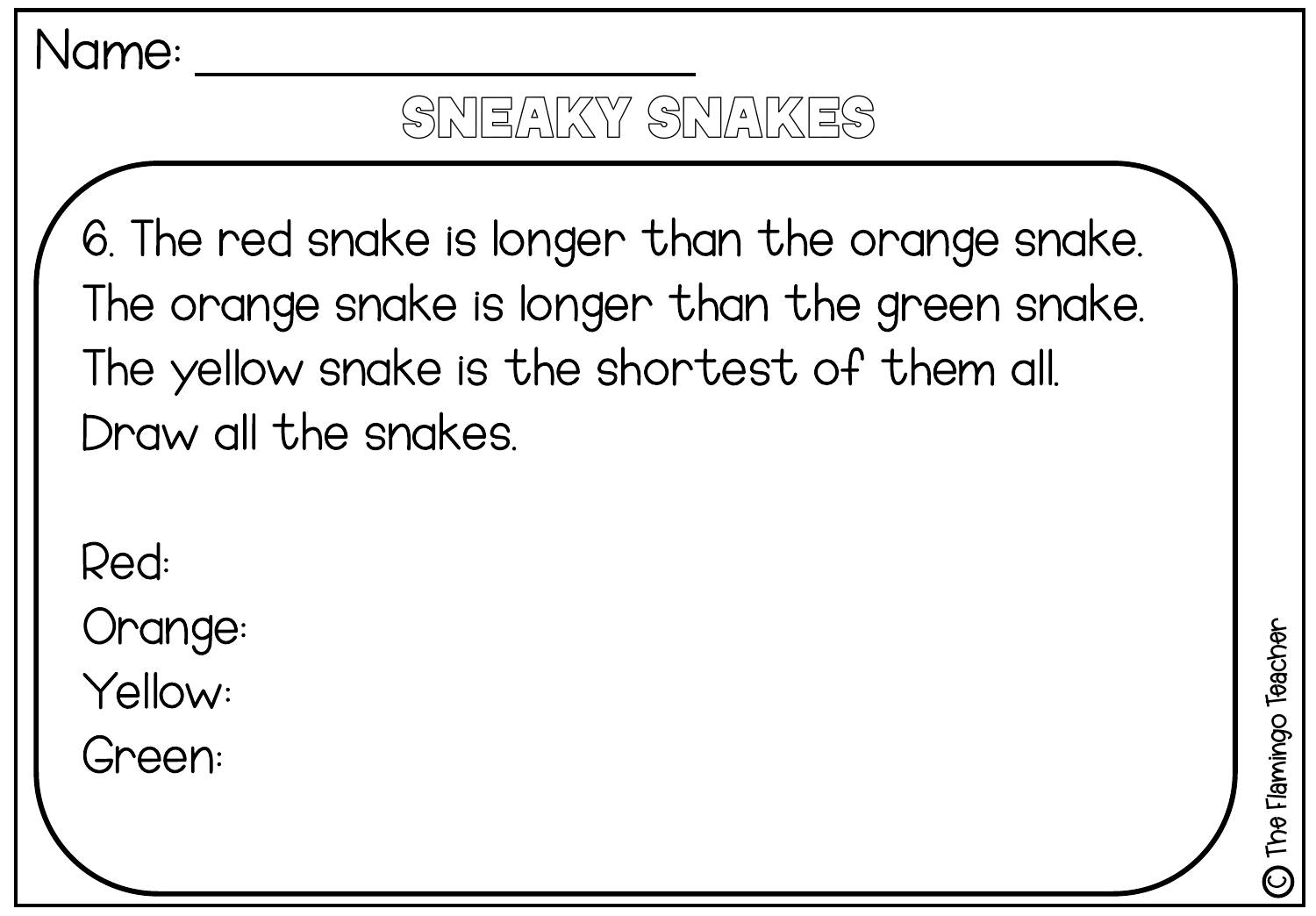#### SNEAKY SNAKES: CHALLENGE PAGE #11

The yellow snake is longer than the red snake. The red snake is shorter than the blue snake. The green snake is longer than the yellow snake. The blue snake is shorter than the red snake. Which snake is the shortest?

Blue:

Yellow:

Red:

Green: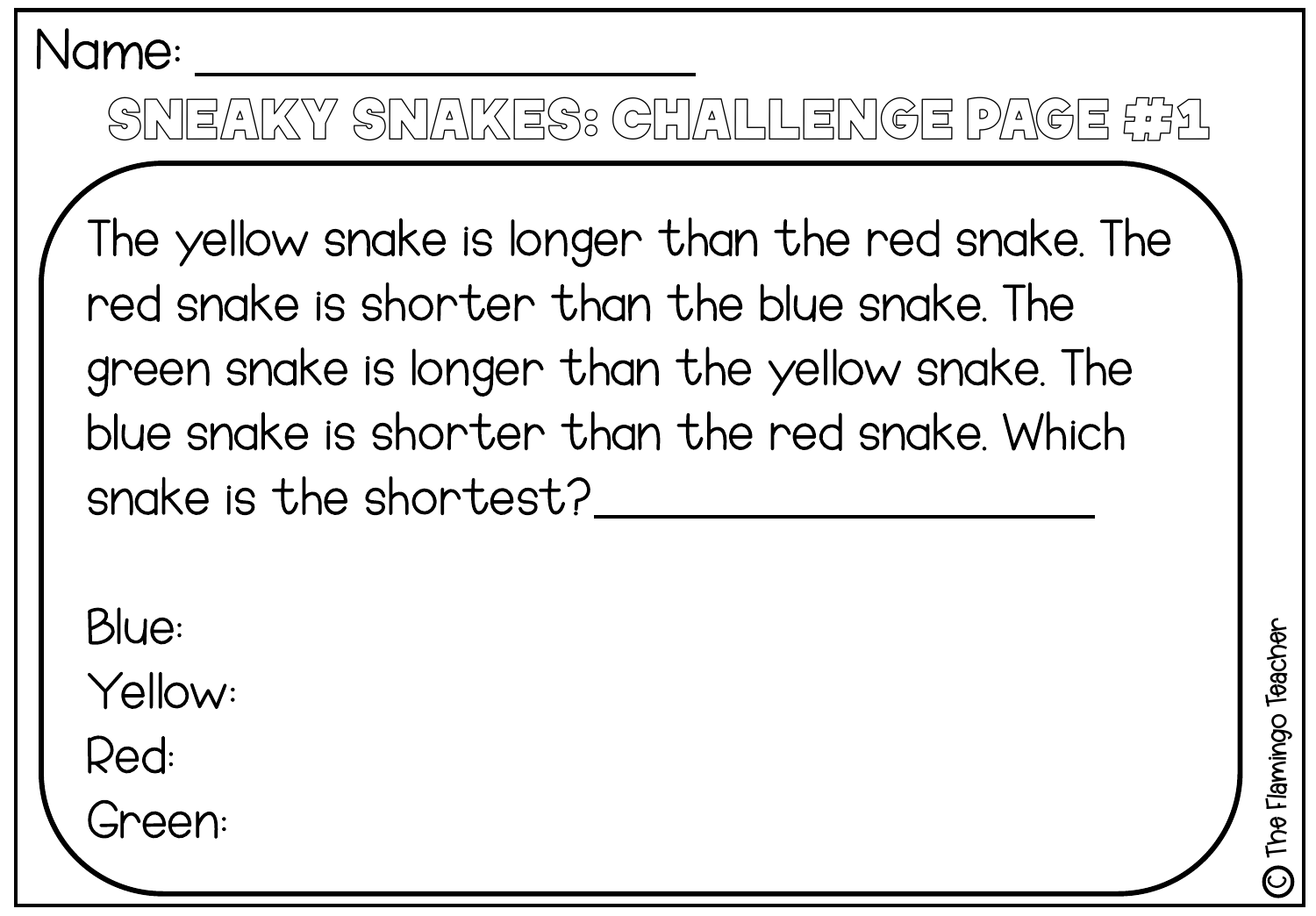#### SNEAKY SNAKES: CHALLENGE PAGE ##2

Create your own word problem involving a red, orange, and yellow snake. Then, solve it below.

Red:

Orange:

Yellow: